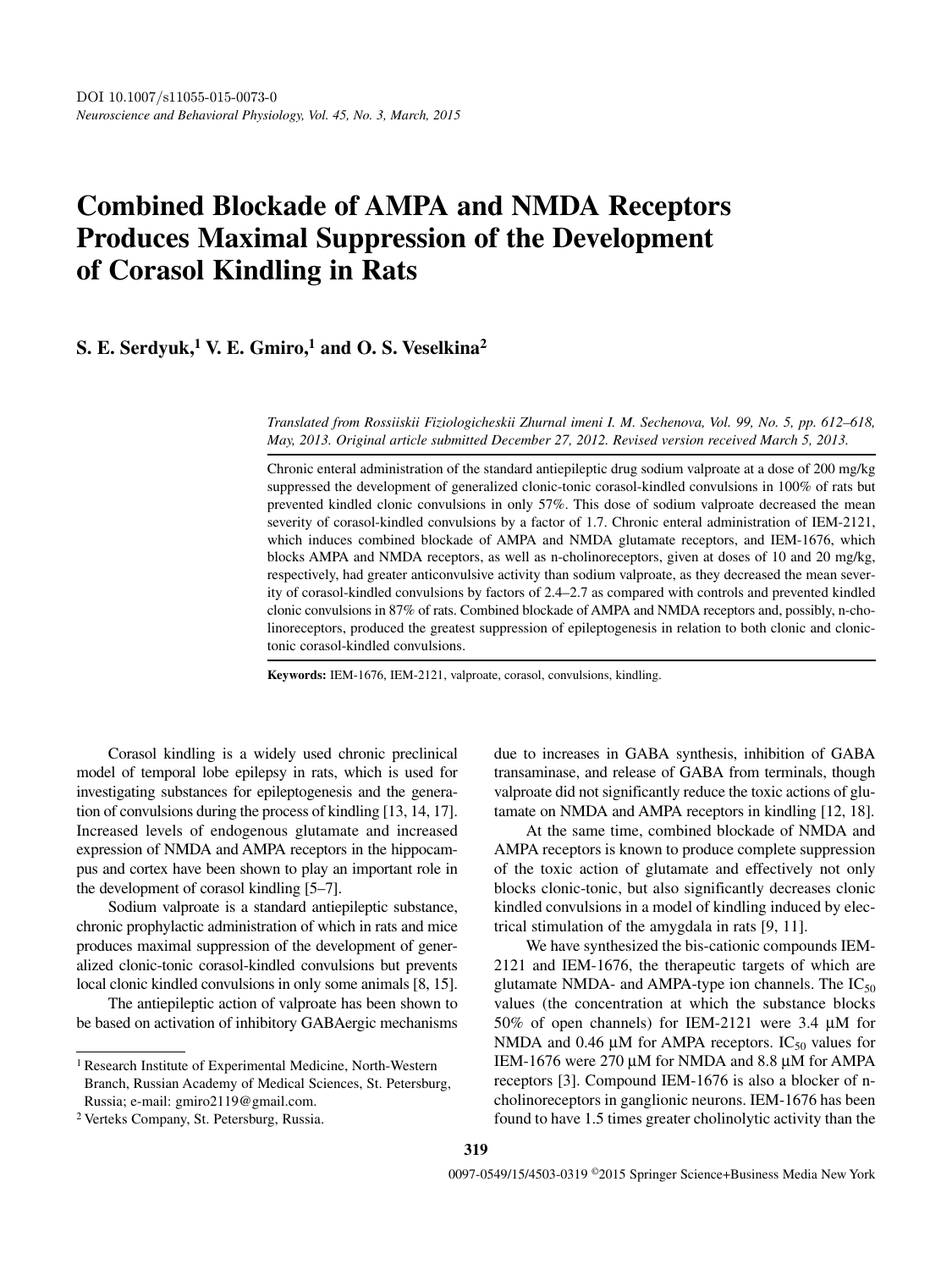standard ganglion blocker hexonium in experiments on the superior cervical sympathetic ganglion in the cat and to have 60 times greater activity in the parasympathetic ganglion of the guinea pig [1].

It might be expected that IEM-2121, which evokes combined blockade of AMPA and NMDA receptors, and IEM-1676, which evokes combined blockade of AMPA and NMDA receptors and n-cholinoreceptors, would, on chronic administration, produce maximal suppression not only of tonic-clonic, but also clonic corasol-kindled convulsions.

The aim of the present work was to compare the efficacy of the anticonvulsant actions of the standard antiepileptic sodium valproate and agents IEM-2121 and IEM-1676 given by chronic enteral administration in rats with corasol kindling.

## **Methods**

Experiments were performed on male Wistar rats weighing 180–200 g. On experimental day 1, rats were tested for sensitivity to single i.p. doses of corasol at the minimal effective dose of 60 mg/kg. Further studies were performed on rats which displayed clonic-tonic convulsions (severity 2–4 points) during the 30 min after administration of the test dose of corasol.

Corasol kindling was developed in the selected rats using i.p. corasol at the subconvulsive dose of 40 mg every other day from day 3 to day 21 of the experiment. Each dose of corasol was followed by observation for 30 min and recording of behavior. Convulsive manifestations were assessed on the Racine scale: 0 corresponded to the absence of a response, 1 to facial automatism and twitching of the ears and whiskers, 2 to convulsive waves propagating along the axis of the trunk, 3 to myoclonic convulsions with standing, 4 to clonic convulsions with loss of posture, 5 to repeated powerful clonic-tonic convulsions, and 6 to tonic convulsions leading to death [17]. Stage 1–3 convulsions were local clonic convulsions and stage 4–5 were generalized clonic-tonic seizures.

The effects of substances on epileptogenesis of kindled convulsions and the development of complete kindling were studied using a prophylactic scheme in which substances were given chronically before each corasol injection at the subconvulsive dose from day 3 to day 21 of the experiment [13, 17].

Animals received daily enteral IEM-2121 at doses of 0.3, 1.0, 3.0, and 10 mg/kg, IEM-1676 at doses of 1.0, 3.0, 10.0, and 20 mg/kg, as well as the standard antiepileptic sodium valproate at doses of 50, 100, and 200 mg/kg using a rigid metal intragastric tube, in 1 ml, 45 min before administration of corasol, from day 3 to day 21 of the experiment. Animals of the control group received intragastric doses of 1 ml of distilled water 45 min before administration of corasol from day 3 to day 21 of the experiment.

Throughout the experiment, mean convulsion severity was assessed in points for each dose of study substance in groups of 7–8 rats, along with the numbers and proportions of completely kindled rats and the numbers and proportions of rats without kindling (convulsion severity less than 2 points).

The anticonvulsant activity of test compounds and sodium valproate was assessed on kindling day 21, i.e., after completion of substance administration using the prophylactic scheme, in terms of decreases in the mean severity of kindled convulsions from the level seen in controls and in terms of decreases in the numbers of completely kindled rats and increases in the numbers of rats without kindling as proportions of control values.

Test compounds IEM-2121 (1-amino-6-(3,5-dimethyl-1-adamantylamino)-hexane dihydrochloride) and IEM-1676 (1-trimethylammonio-5-(1-adamantylammonio-pentane dibromide) were synthesized at the Institute of Experimental Medicine, Russian Academy of Medical Sciences, and standard reference agent sodium valproate was obtained from Sigma. Experimental data from the corasol kindling model were analyzed statistically using Fisher's test.

#### **Results**

In these experiments, repeated administration (7–11 injections) i.p. corasol at the subconvulsive dose of 40 mg/kg to control rats (daily intragastric distilled water 45 min before corasol) induced kindled convulsions of severity 3–5 points by experimental day 21 in all eight rats, while complete kindling (repeated generalized clonic-tonic convulsions of severity 4–5 points) occurred in six of the eight rats (75% of rats with complete kindling). The mean severity of kindled convulsions in control rats was  $3.8 \pm 0.9$  points (see Table 1).

Chronic prophylactic enteral administration of the standard antiepileptic substance sodium valproate at a dose of 50 mg/kg produced virtually no decrease in the number of rats with complete kindling or in the mean severity of kindling seizures, as compared with controls (see Table 1). At the high doses of 100 and 200 mg/kg, chronic enteral sodium valproate decreased the mean severity of kindling convulsions by factors of 1.6–1.7, and reduced the numbers of completely kindled rats by 86 and 100%, respectively,  $(p < 0.01$ , see Table 1) as compared with controls. At these doses, sodium valproate significantly decreased the numbers of rats not showing kindling, by 43 and 57% compared with controls ( $p < 0.05$ , see Table 1).

Chronic enteral administration of compound IEM-2121 at the low dose of 0.3 mg/kg produced only a trend to reduction in the number of completely kindled rats and had essentially no effect on the mean severity of kindled convulsions compared with controls (see Table 1). IEM-2121 at a dose of 1 mg/kg significantly  $(p < 0.05)$  reduced the number of completely kindled rats by 32% from control, though the reduction in the number of rats not displaying kindling was by only 14% (see Table 1).

IEM-2121 at doses of 3 and 10 mg/kg decreased the mean severity of kindled seizures from the control level by factors of 1.8 and 2.4, respectively, and produced 86 and 100% reductions in the numbers of rats with complete kin-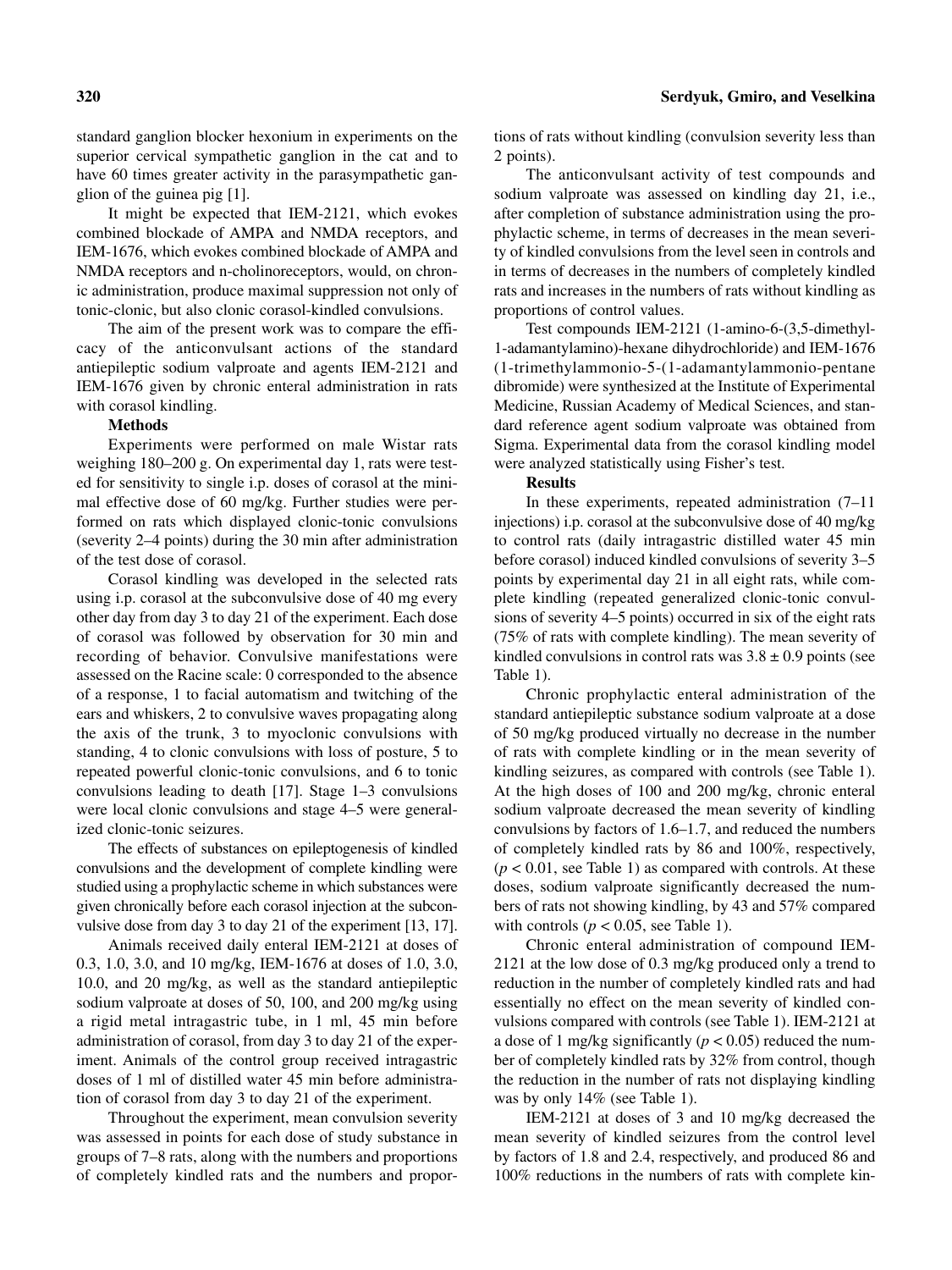|         |  |  |  |  |  | TABLE 1. Effects of Study Agents on the Development of Corasol Kindling and the Severity of Kindled Seizures |  |
|---------|--|--|--|--|--|--------------------------------------------------------------------------------------------------------------|--|
| in Rats |  |  |  |  |  |                                                                                                              |  |

| Substance                 | Dose<br>(intragastric),<br>mg/kg | Total number<br>of rats<br>in group, $n$ | Number of rats<br>with complete<br>kindling, $%$ of<br>total number of<br>rats in group* | Number of rats<br>without kindling,<br>$%$ of total<br>number of rats<br>in group** | Mean severity<br>of kindled<br>seizures,<br>points*** |
|---------------------------|----------------------------------|------------------------------------------|------------------------------------------------------------------------------------------|-------------------------------------------------------------------------------------|-------------------------------------------------------|
| Control (distilled water) |                                  | 8                                        | 75                                                                                       | $\theta$                                                                            | $3.8 \pm 0.9$                                         |
| Sodium valproate          | 50                               | 7                                        | 71                                                                                       | $\Omega$                                                                            | $3.7 \pm 0.7$                                         |
|                           | 100                              | 7                                        | 14 <sup>1</sup>                                                                          | $43^{2}$                                                                            | $2.3 \pm 0.61^2$                                      |
|                           | 200                              | 8                                        | 0 <sup>1</sup>                                                                           | $57^{2}$                                                                            | $2.2 \pm 0.51^2$                                      |
| <b>IEM-2121</b>           | 0.3                              | 7                                        | 57                                                                                       | $\mathbf{0}$                                                                        | $3.5 \pm 1.1$                                         |
|                           | 1.0                              | 7                                        | 43 <sup>2</sup>                                                                          | 14                                                                                  | $3.1 \pm 0.9$                                         |
|                           | 3.0                              | 8                                        | $14^{2}$                                                                                 | $57^{2}$                                                                            | $2.1 \pm 0.6^2$                                       |
|                           | 10                               | 8                                        | 0 <sup>1</sup>                                                                           | 87 <sup>1</sup>                                                                     | $1.6 \pm 0.4$ <sup>1</sup>                            |
| <b>IEM-1676</b>           |                                  | 7                                        | $43^{2}$                                                                                 | 14                                                                                  | $2.9 \pm 0.7$                                         |
|                           | 3                                | 8                                        | 14 <sup>1</sup>                                                                          | $43^{2}$                                                                            | $2.1 \pm 0.61^2$                                      |
|                           | 10                               | 8                                        | 0 <sup>1</sup>                                                                           | 71 <sup>1</sup>                                                                     | $1.6 \pm 0.52$ <sup>1</sup>                           |
|                           | 20                               | 8                                        | 0 <sup>1</sup>                                                                           | 87 <sup>1</sup>                                                                     | $1.4 \pm 0.6^1$                                       |
|                           |                                  |                                          |                                                                                          |                                                                                     |                                                       |

Note. \*Generalized clonic-tonic seizures, 4–5 points, three sequential doses of corasol at the subconvulsive dose of 40 mg/kg (i.p.); \*\*clonic seizures, <2 points, kindling day 21; \*\*\*kindling day 21; 1*p* < 0.01 compared with controls;  $\frac{2p}{6}$  < 0.05 compared with controls.

dling  $(p < 0.01$ , see Table 1). At these doses, IEM-2121 decreased the numbers of rats without kindling by 57 and 87% of control, respectively,  $(p < 0.05, p < 0.01$ , see Table 1).

Thus, IEM-2121 at a dose of 10 mg/kg produced the maximum possible anticonvulsant effect, as it suppressed the development of generalized clonic-tonic kindled convulsions in 100% of rats and prevented the development of kindled local clonic seizures of severity 2–3 points in 87%.

Chronic prophylactic enteral administration of compound IEM-1676 at the low dose of 1.0 mg/kg significantly  $(p < 0.05)$  decreased the number of rats with complete kindling by 32% from the control level, but decreased the number of rats without kindling by only 14% (see Table 1). IEM-1676 at doses of 3, 10, and 20 mg/kg significantly (by factors of 1.8, 2.4, and 2.7) decreased the mean severity of kindled seizures compared with controls (see Table 1). At these doses, IEM-1676 significantly decreased the number of completely kindled rats by 61–100% compared with controls ( $p < 0.01$ ), with 43, 71, and 87% decreases, respectively, in the numbers of rats without kindling ( $p < 0.05$ , *p* < 0.01, see Table 1).

Thus, IEM-1676 at a dose of 20 mg/kg induced the maximum possible anticonvulsant effect, as it suppressed the development of generalized clonic-tonic kindled seizures in 100% of rats and prevented the development of clonic kindled seizures in 87%.

Chronic prophylactic administration of sodium valproate in rats and mice produced the maximum suppression of the development of generalized clonic-tonic corasol-kindled seizures, though it prevented local clonic kindled seizures in only a proportion of the animals [8, 15]. It can be suggested that sodium valproate suppresses epileptogenesis of generalized kindled convulsions due to increases in GABAergic inhibition of pyramidal and cortical neurons, though valproate has no significant influence on the epileptogenesis of kindled clonic convulsions, as it does not weaken the toxic actions of glutamate on NMDA and AMPA receptors [12, 18].

The present results support the view that prophylactic enteral sodium valproate at doses of 100–200 mg/kg produces the maximum suppression of the development of kindled generalized clonic-tonic kind of seizures (in 86–100% of rats), but prevents the development of clonic kindled seizures in only 43–57%.

Chronic administration of NMDA receptor blockers (MK-801 and memantine), as well as the AMPA blocker CFM-2, before each dose of corasol at the subconvulsive dose is known to produce significant slowing of the development of kindling, to decrease the severity of kindled seizures, and to prevent the development of repeated generalized clonic-tonic seizures in completely kindled rats, though selective blockade of NMDA or AMPA receptors is insufficient to prevent kindled local clonic seizures [2, 4, 9]. At the same time, combined blockade of NMDA and AMPA receptors completely suppresses the toxic actions of glutamate and effectively not only eliminates clonic-tonic seizures, but also significantly weakens kindled clonic seizures in another model of kindling, induced by electrical stimulation of the amygdala in rats [9, 11].

IEM-2121 has been shown in experiments on brain slices to have combined NMDA- and AMPA-blocking activity, while IEM-1676 blocks AMPA and NMDA receptors, as well as n-cholinoreceptors [1, 3]. Comparative analysis of the chronic enteral anticonvulsive activities of these com-